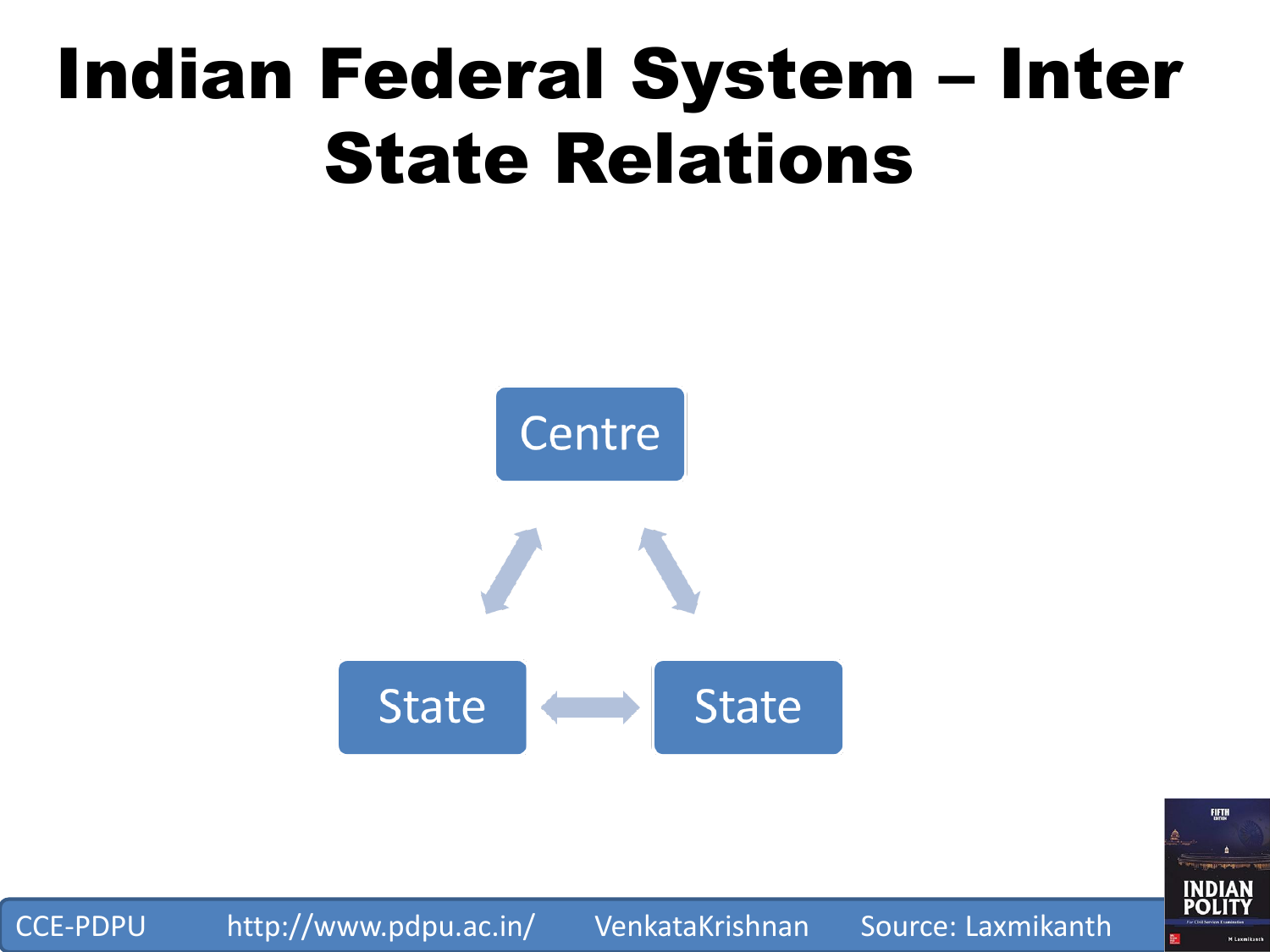## CONSTITUTIONAL provisions related to Inter-State relations

- Adjudication of inter-state water disputes – Art. 262
- Coordination through inter-state council – Art.263
- Mutual recognition of public acts, records and judicial proceedings – Art. 261
- Freedom of inter-state trade, commerce and intercourse – Art. 301

## STATUTORY provision – Zonal Councils

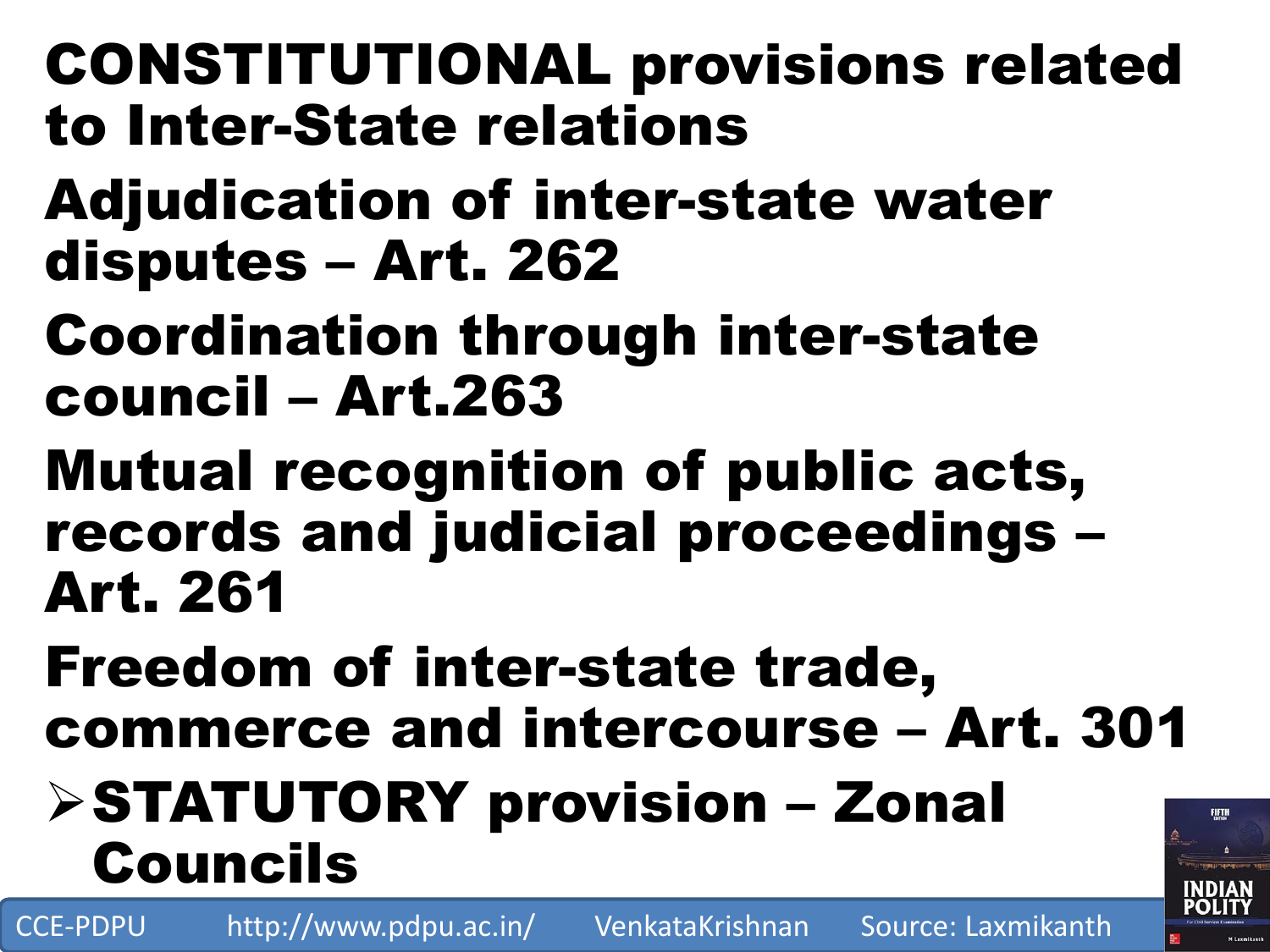## Art. 262 – 2 provisions

### 1.Parliament provide law for adjudication of inter state river valley

2 laws

- $\checkmark$  River Boards Act, 1956 River Boards established by Centre on states request, regulation & development of inter state river valley
- $\checkmark$  Inter State water Disputes Act, 1956 Central Gov. to set up ad hoc tribunal for inter state river valley disputes, decision final & binding on parties, NO jurisdiction for S. Court/any other Court, 8 tribunals – 1st Krishna…8th Mahadayi

CCE-PDPU http://www.pdpu.ac.in/ VenkataKrishnan Source: Laxmikanth

### Need for extra judicial machinery?

### 2. Parliament provide NO jurisdiction for Supreme Court/any other Court on such dispute/complaint

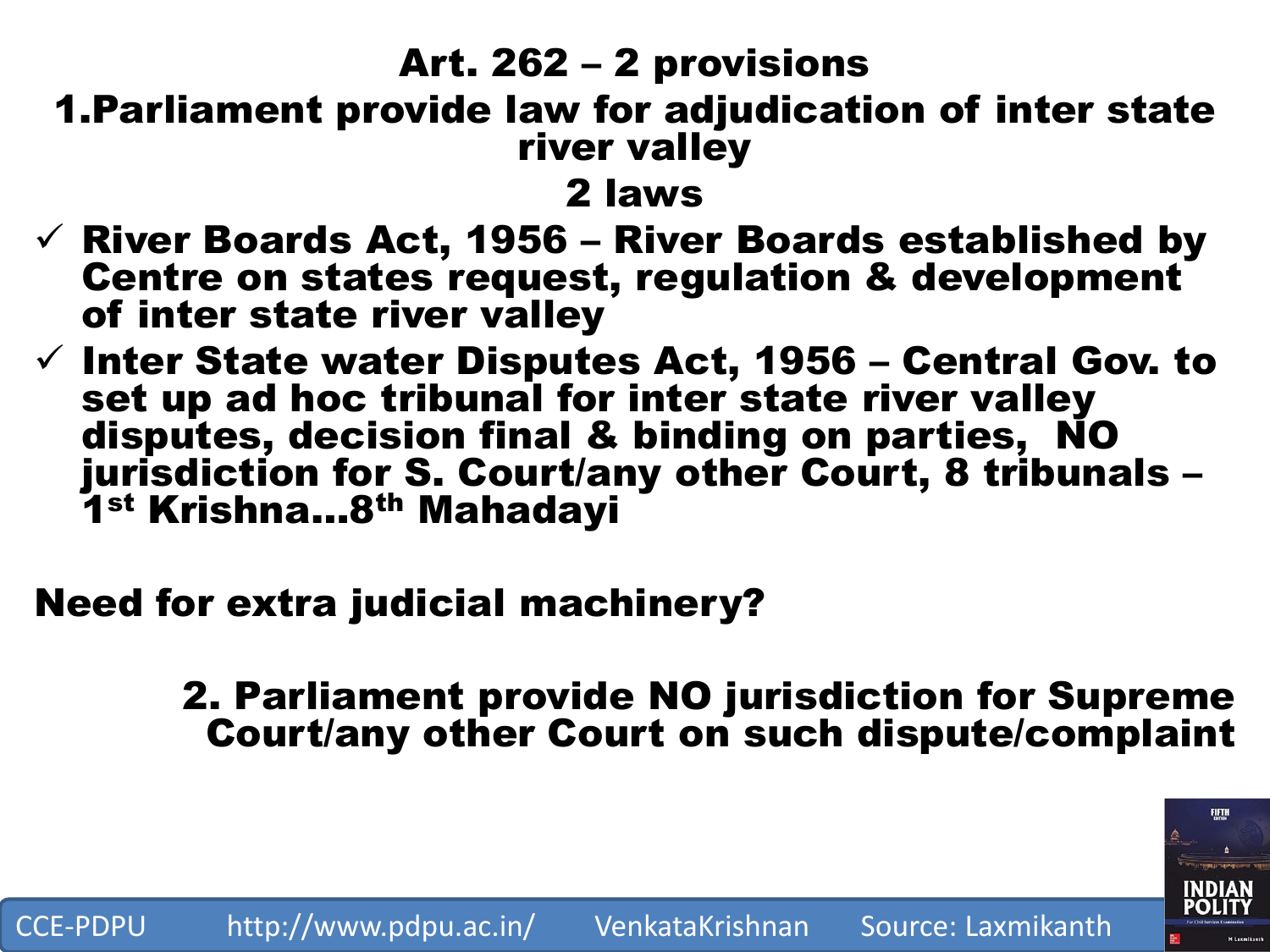## Art.263

President can establish, at any time, define the nature of duties but, Article 263 itself specifies duties

- $\checkmark$  Enquiring & advising inter-states disputes [Complementary to Art.131]
- $\checkmark$  Investigating & discussing issues of common interest to Centre & states
- $\checkmark$  Making recommendations & coordination

President established councils in the specific subjects Central Council of Health

Central Council of Local Gov. & Urban Development

Regional Councils for sales tax

Note: Central Council of Indian Medicine & Homeopathy set up under acts of Parliament

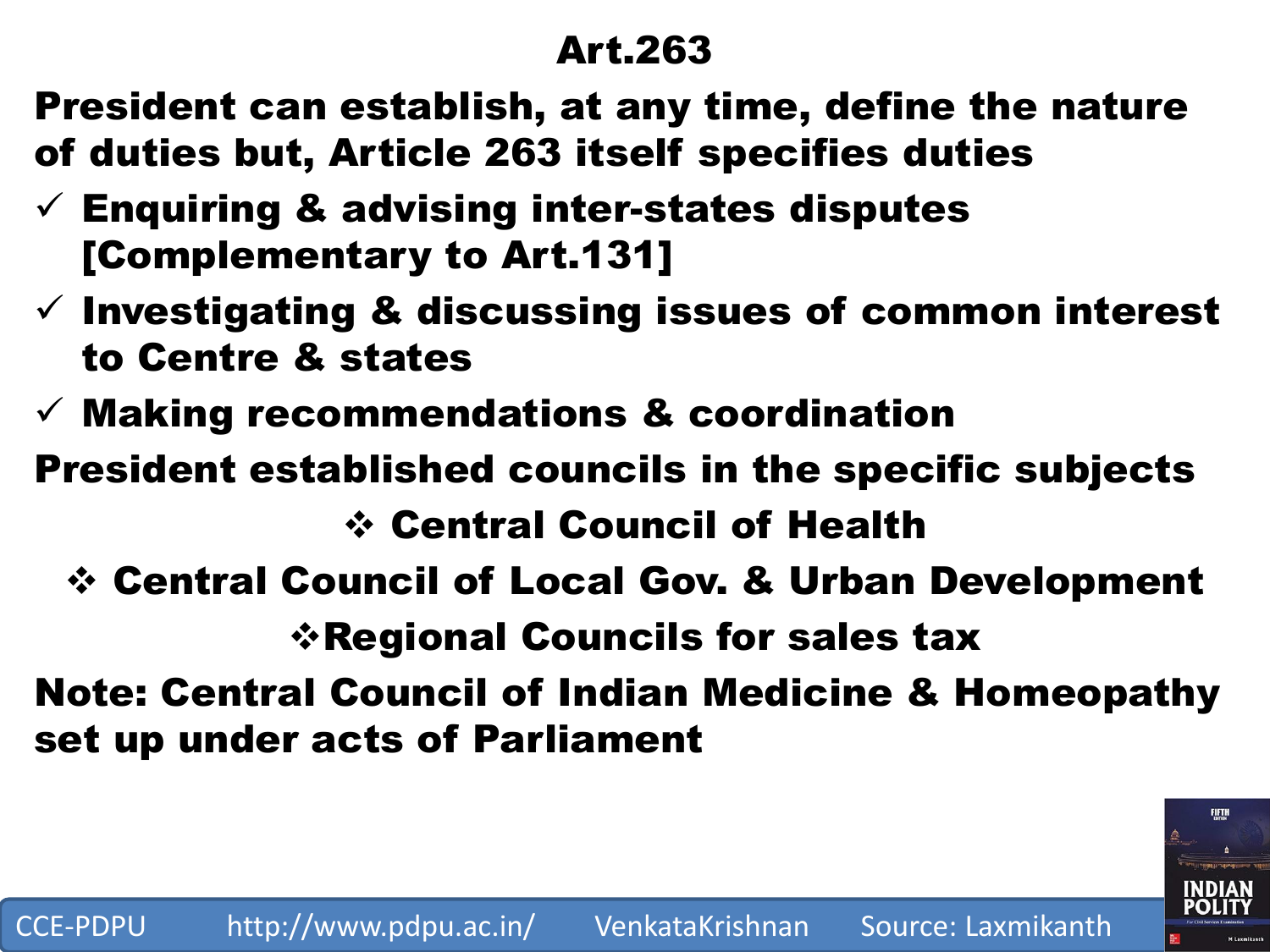#### INTER-STATE COUNCIL

Sarkaria Commission recommended strongly

1990 V.P. Singh Gov. established

Consists of  $\rightarrow$ 

P.M. – CHAIR, Members: CMs – states + UTs, Administrators – UTs,

Governors of states under President's rule, 6 cabinet ministers including HM nominated by PM

permanent invitees: 5 cabinet ministers/MoS (Independent Charge) Recommendatory body – issues of inter-state, Central-state & Centre – UTs relations

#### **Duties**

- $\checkmark$  Investigating & discussing issues of common interest to Centre & states
- $\checkmark$  Making recommendations & coordination
- $\checkmark$  Deliberating matters of general interest referred by PM

Council may meet (held in camera) at least thrice in a year, decision by consensus

CCE-PDPU http://www.pdpu.ac.in/ VenkataKrishnan Source: Laxmikanth

INTER-STATE COUNCIL Secretariat [ISCS]…

For continuity  $\rightarrow$  Secretariat  $\rightarrow$  ISCS, set up in 1996, headed by secretary to GoI, also Secretariat to Zonal Councils from 2011

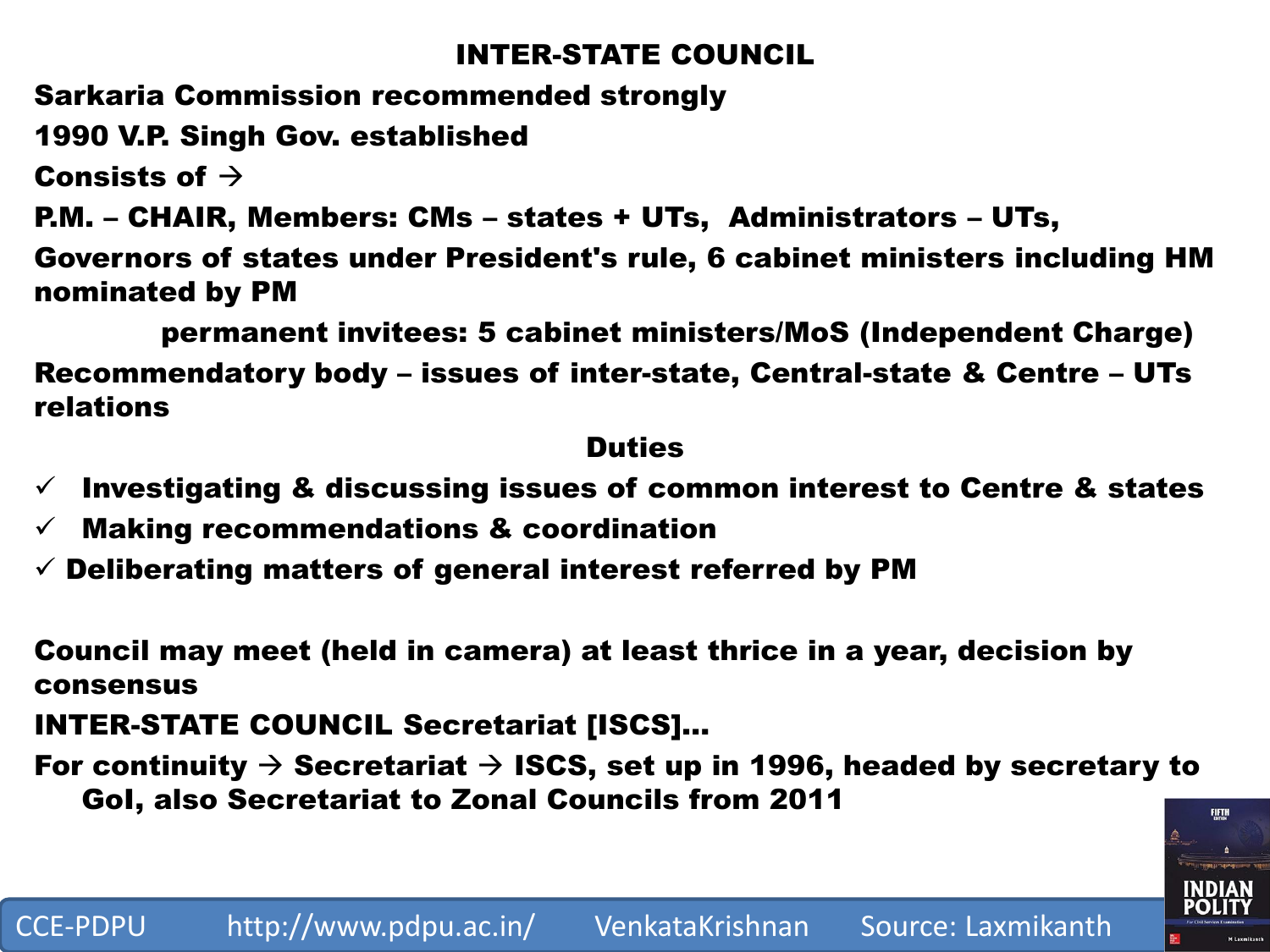## Jurisdiction of each state in its own territory, so - Art 261

- Full faith & credit to public acts
- [legislative & executive] , records and judicial proceedings of the Centre & states
- Mode of Proof and effects of such things…Parliament by law
- Civil judgments executable all over India…but, NOT penal (criminal)laws

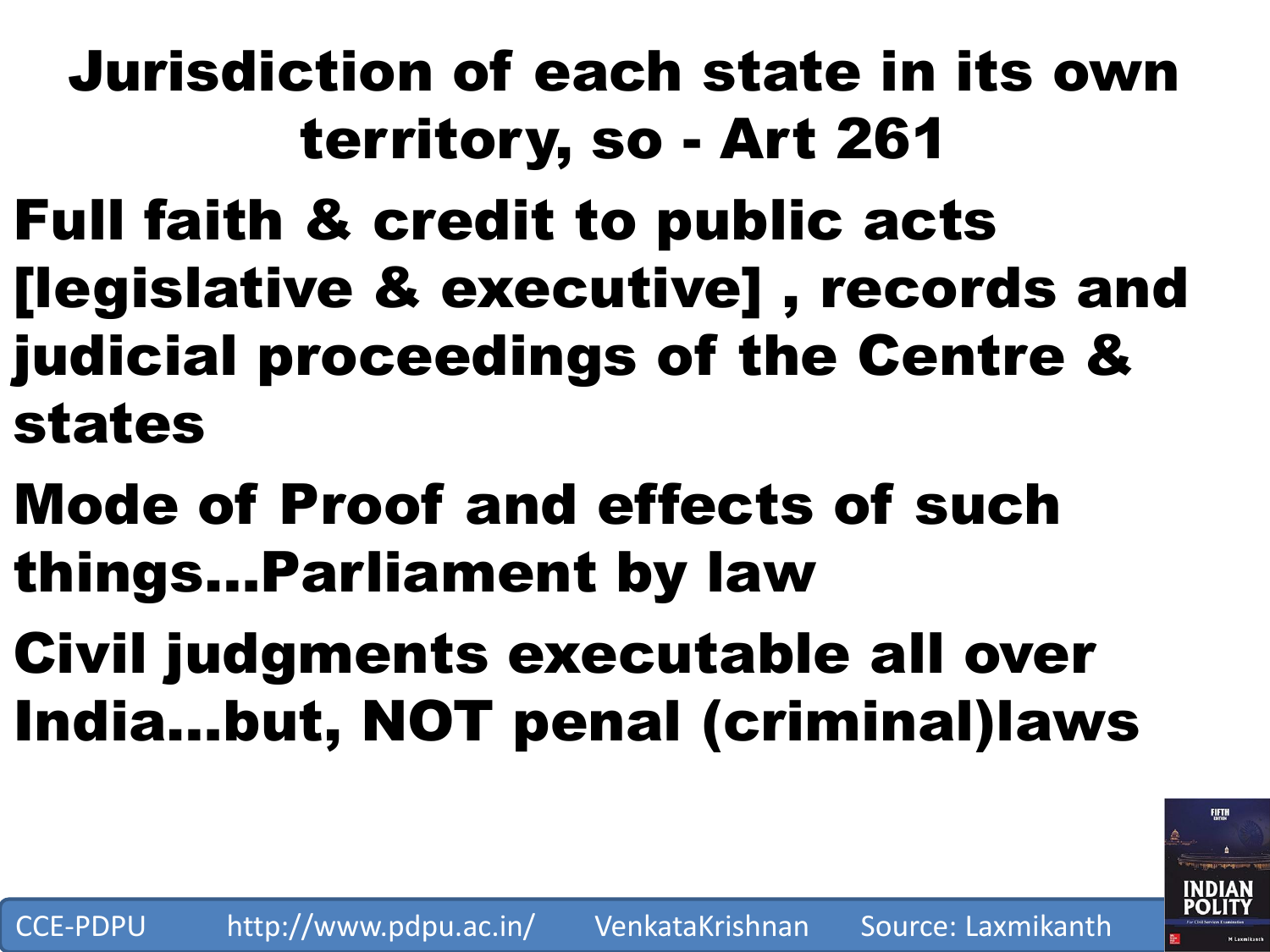## ART. 301 TO 307 – Part XIII

Art. 301 – inter and intra state trade, commerce and intercourse - freedom

Art. 302 to 305 – restrictions on above

Parliament -in public interest, but no discrimination [Essential Commodities Act, 1955]

With previous sanction by President state legislature but no discrimination

Deommodity 'A' taxable in a state, imported A taxable

Subject to state monopoly/nationalization

 $\triangleright$  Parliament can appoint an authority for ART. 301 TO 307…but NO such authority[in US, yes]

CCE-PDPU http://www.pdpu.ac.in/ VenkataKrishnan Source: Laxmikanth

FIFTH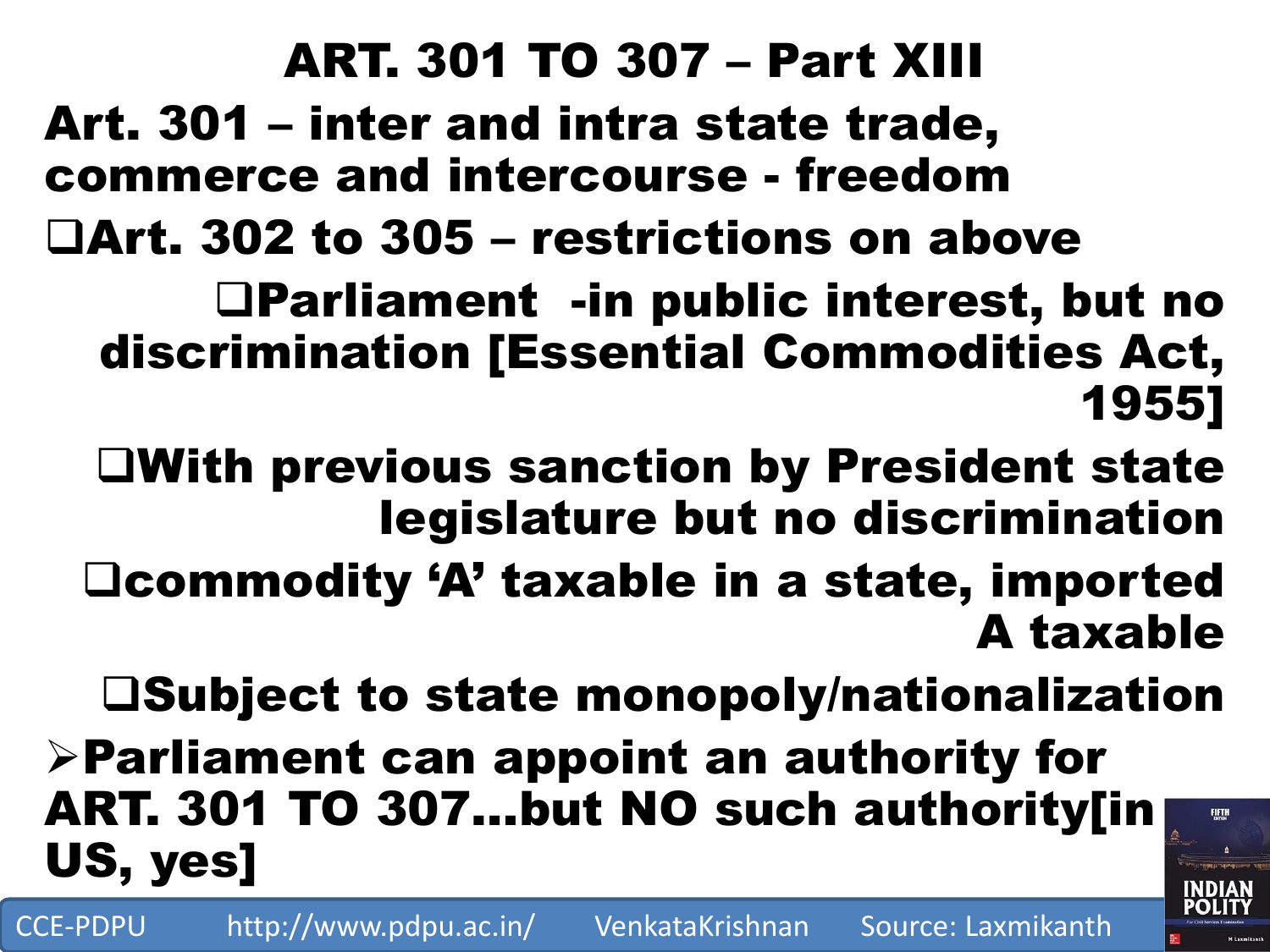# ZONAL COUNCILS Established by States Reorganization Act, 1956 & North – Eastern council Act, 1971